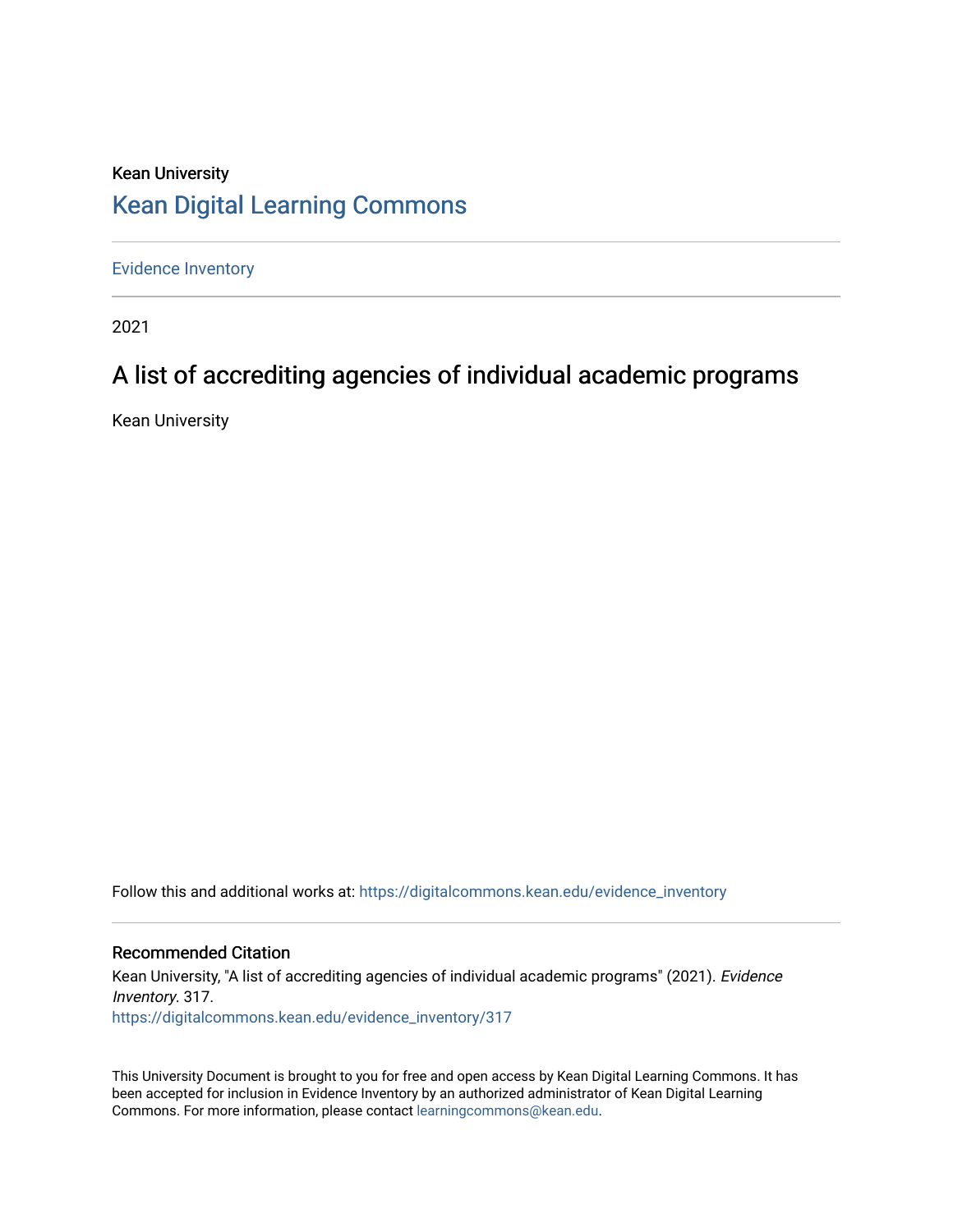## A list of accrediting agencies of individual academic programs

### Keywords

accrediting agencies, programs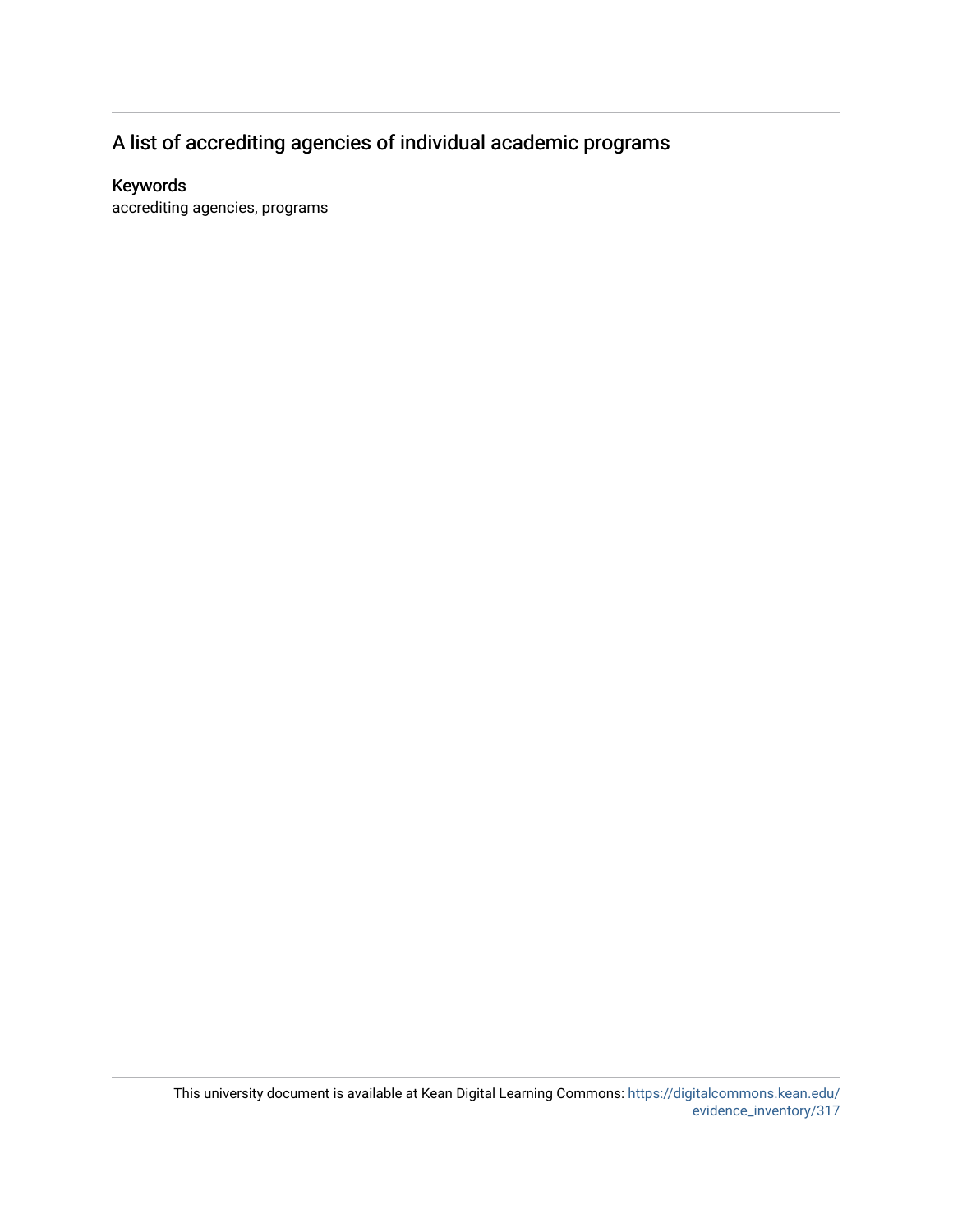| <b>College</b>                                                                           | Program(s)                          | <b>Agency:</b><br>Accreditation/<br>Endorsement/<br><b>Recognition</b> | <b>Agency: Full Name</b>                                                                          |
|------------------------------------------------------------------------------------------|-------------------------------------|------------------------------------------------------------------------|---------------------------------------------------------------------------------------------------|
| College of Business & B.S Accounting<br><b>Public Management</b><br>(CBPM)               |                                     | <b>AACSB</b> (Seeking<br>Accreditation)                                | Association to Advance Collegiate<br><b>Schools of Business</b>                                   |
| College of Business & B.S. Finance<br><b>Public Management</b><br>(CBPM)                 |                                     | <b>AACSB</b> (Seeking<br>Accreditation)                                | Association to Advance Collegiate<br><b>Schools of Business</b>                                   |
| College of Business & $\vert$ B.S. Global Business<br><b>Public Management</b><br>(CBPM) |                                     | <b>AACSB</b> (Seeking<br>Accreditation)                                | Association to Advance Collegiate<br><b>Schools of Business</b>                                   |
| College of Business & B.S. Management<br><b>Public Management</b><br>(CBPM)              |                                     | <b>AACSB</b> (Seeking<br>Accreditation)                                | Association to Advance Collegiate<br><b>Schools of Business</b>                                   |
| College of Business & B.S. Marketing<br><b>Public Management</b><br>(CBPM)               |                                     | <b>AACSB</b> (Seeking<br>Accreditation)                                | Association to Advance Collegiate<br><b>Schools of Business</b>                                   |
| College of Business & M.B.A. Business<br><b>Public Management</b><br>(CBPM)              | Administration                      | <b>AACSB</b> (Seeking<br>Accreditation)                                | Association to Advance Collegiate<br><b>Schools of Business</b>                                   |
| College of Business & $M.S.$ Accounting<br><b>Public Management</b><br>(CBPM)            |                                     | <b>AACSB</b> (Seeking<br>Accreditation)                                | Association to Advance Collegiate<br><b>Schools of Business</b>                                   |
| College of Education<br>(COE)                                                            | B.A. Early Childhood<br>Education   | <b>NAEYC Higher</b><br>Education                                       | National Association for the<br>Education Young Children-Higher<br><b>Education Accreditation</b> |
| College of Education<br>(COE)                                                            | B.A. Early Childhood<br>Education   | <b>CAEP</b><br>[INITIAL Teacher<br>Education<br>Program]               | Council for the Accreditation of<br><b>Educator Preparation</b>                                   |
| College of Education<br>(COE)                                                            | <b>B.A. Elementary</b><br>Education | <b>ACEI</b>                                                            | <b>Association for Childhood</b><br><b>Education International</b>                                |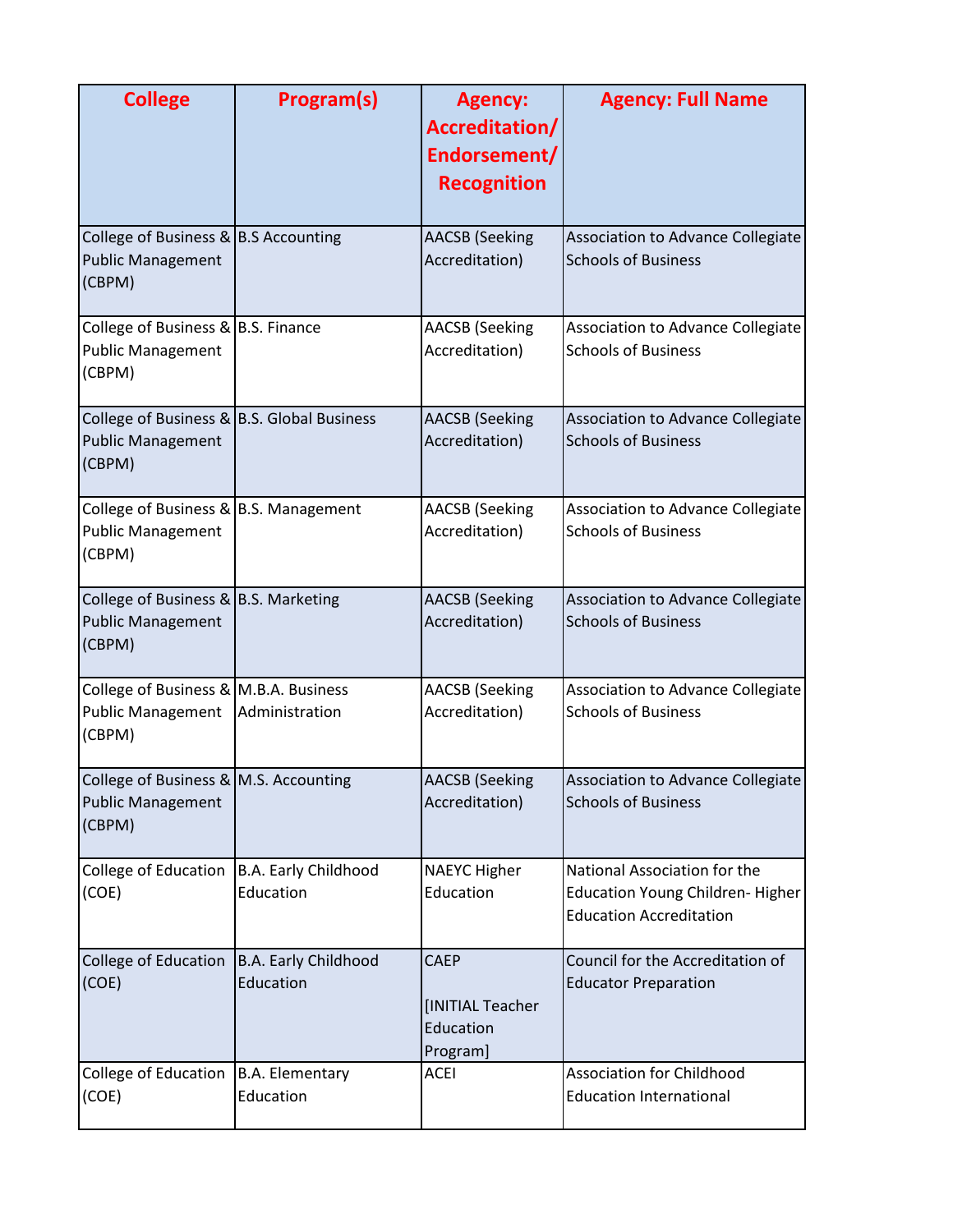| College of Education   B.A. Elementary<br>(COE) | Education<br>College of Education   B.A. Fine Arts Education                                                           | <b>CAEP</b><br>[INITIAL Teacher<br>Education<br>Program]<br><b>NASAD</b> | Council for the Accreditation of<br><b>Educator Preparation</b><br>National Association of Schools of |
|-------------------------------------------------|------------------------------------------------------------------------------------------------------------------------|--------------------------------------------------------------------------|-------------------------------------------------------------------------------------------------------|
| (COE)                                           |                                                                                                                        |                                                                          | Art and Design                                                                                        |
| College of Education<br>(COE)                   | B.A. Middle and<br><b>Secondary Education</b><br>[Teacher Certification<br><b>Option for Subject Areas</b><br>$K-12$ ] | <b>CAEP</b><br>[INITIAL Teacher<br>Education<br>Program]                 | Council for the Accreditation of<br><b>Educator Preparation</b>                                       |
| College of Education<br>(COE)                   | <b>B.A. Music Education</b>                                                                                            | <b>NASM</b>                                                              | National Association of Schools of<br>Music                                                           |
| (COE)                                           | College of Education   B.A. Music Education                                                                            | <b>CAEP</b><br>[INITIAL Teacher<br>Education<br>Program]                 | Council for the Accreditation of<br><b>Educator Preparation</b>                                       |
| College of Education<br>(COE)                   | B.A. Spanish [Teacher<br>Certification Option]                                                                         | CAEP<br>[INITIAL Teacher<br>Education<br>Program]                        | Council for the Accreditation of<br><b>Educator Preparation</b>                                       |
| College of Education<br>(COE)                   | <b>B.A. Special Education</b>                                                                                          | <b>CEC</b>                                                               | <b>Council for Exceptional Children</b>                                                               |
| (COE)                                           | College of Education   B.A. Special Education                                                                          | CAEP<br>[INITIAL Teacher<br>Education<br>Program]                        | Council for the Accreditation of<br><b>Educator Preparation</b>                                       |
| <b>College of Education</b><br>(COE)            | <b>B.M. Music Performance</b><br>and Pedagogy                                                                          | <b>NASM</b>                                                              | National Association of Schools of<br><b>Music</b>                                                    |
| College of Education<br>(COE)                   | <b>B.M. Music Performance</b><br>and Pedagogy                                                                          | CAEP<br>[INITIAL Teacher<br>Education<br>Program]                        | Council for the Accreditation of<br><b>Educator Preparation</b>                                       |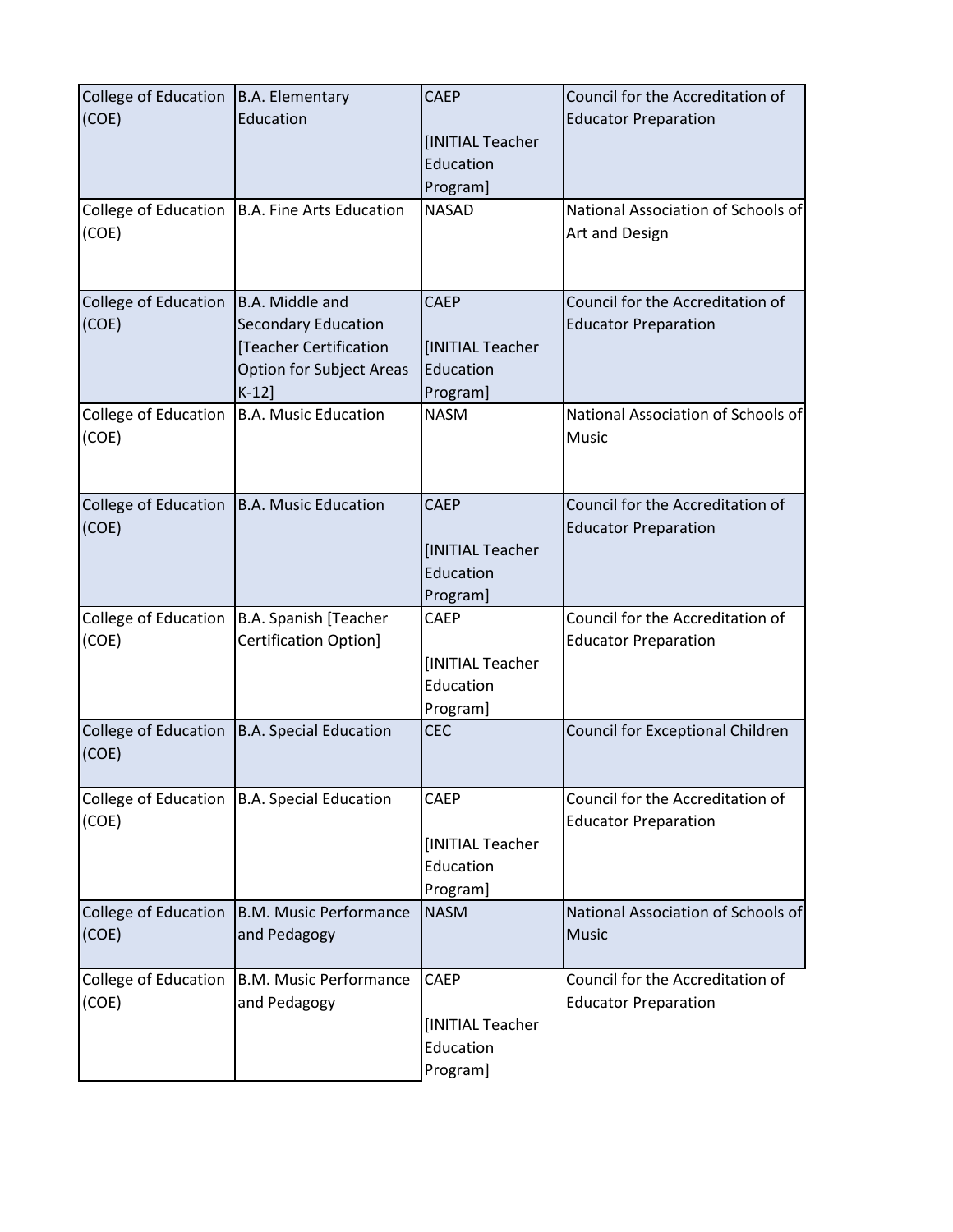| (COE)                         | College of Education   B.S. Physical Education                                                                                | <b>SHAPE America</b>                                             | Society of Health and Physical<br><b>Educators of America</b>      |
|-------------------------------|-------------------------------------------------------------------------------------------------------------------------------|------------------------------------------------------------------|--------------------------------------------------------------------|
| (COE)                         | College of Education   B.S. Physical Education                                                                                | <b>CAEP</b><br>[INITIAL Teacher<br>Education<br>Program]         | Council for the Accreditation of<br><b>Educator Preparation</b>    |
| College of Education<br>(COE) | College of Education                                                                                                          | <b>CAEP</b><br>[INITIAL Teacher<br>Education<br>Program]         | Council for the Accreditation of<br><b>Educator Preparation</b>    |
| College of Education<br>(COE) | College of Education                                                                                                          | CAEP<br>[ADVANCED<br><b>Teacher Education</b><br>Program]        | Council for the Accreditation of<br><b>Educator Preparation</b>    |
| College of Education<br>(COE) | M.A. Early Childhood<br>Education                                                                                             | <b>NAEYC</b>                                                     | National Association for the<br><b>Education of Young Children</b> |
| College of Education<br>(COE) | M.A. Early Childhood<br>Education                                                                                             | <b>CAEP</b><br>[ADVANCED<br><b>Teacher Education</b><br>Program] | Council for the Accreditation of<br><b>Educator Preparation</b>    |
| (COE)                         | College of Education   M.A. Fine Arts Education                                                                               | <b>CAEP</b><br>[ADVANCED<br><b>Teacher Education</b><br>Program] | Council for the Accreditation of<br><b>Educator Preparation</b>    |
| College of Education<br>(COE) | M.A. Instruction and<br>Curriculum<br>[Bilingual/Bicultural<br><b>Education, Teaching</b><br>English as a Second<br>Language] | <b>CAEP</b><br>[ADVANCED<br><b>Teacher Education</b><br>Program] | Council for the Accreditation of<br><b>Educator Preparation</b>    |
| College of Education<br>(COE) | M.A. Instruction and<br>Curriculum:<br>Mathematics/ Sciences/<br><b>Computer Education</b><br>Option                          | <b>NCTM</b>                                                      | National Council of Teachers of<br><b>Mathematics</b>              |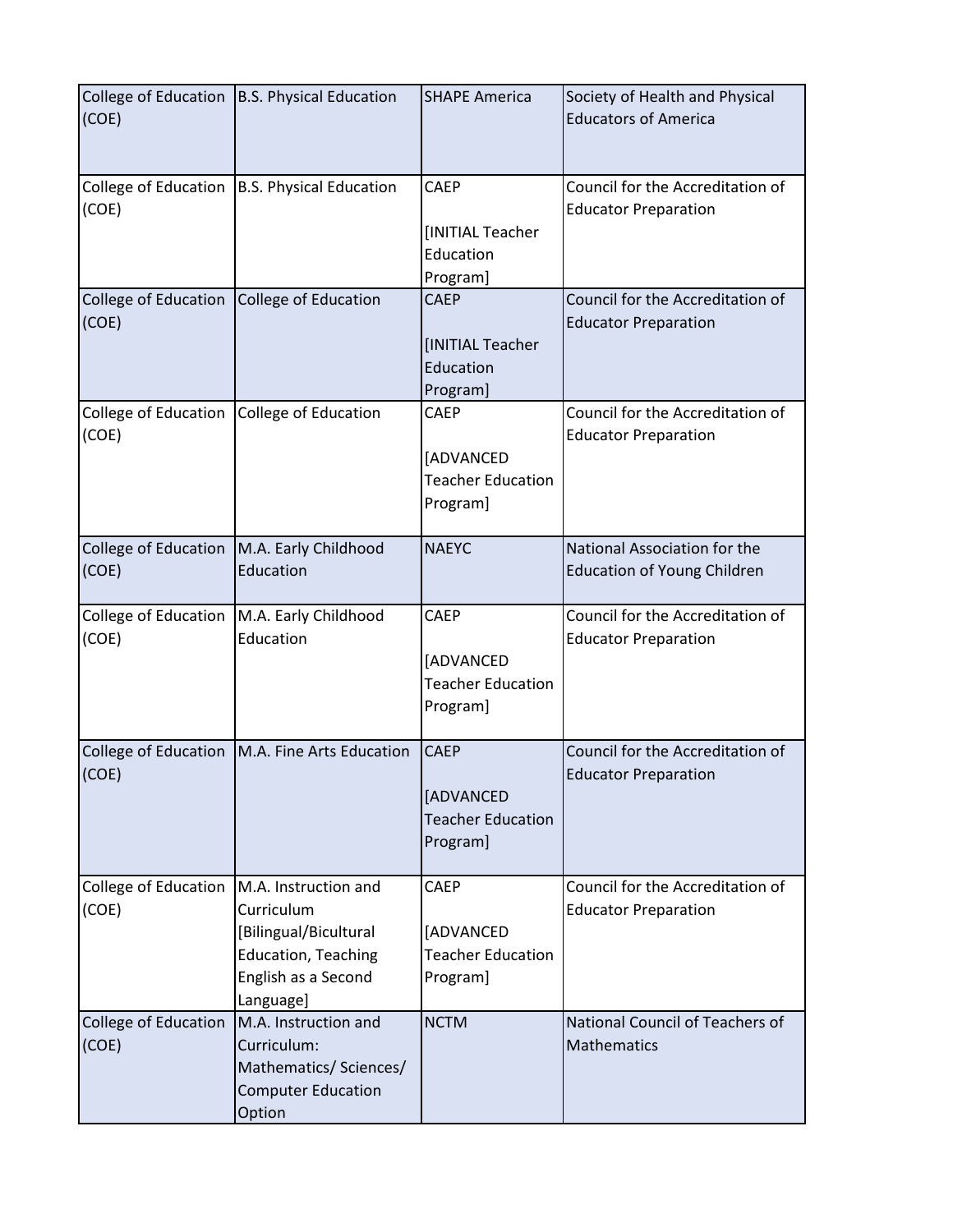| College of Education   M.A. Instruction and<br>(COE) | Curriculum:<br>Mathematics/ Sciences/<br><b>Computer Education</b><br>Option                            | <b>NSTA</b>                                                      | <b>National Science Teachers</b><br>Association                    |
|------------------------------------------------------|---------------------------------------------------------------------------------------------------------|------------------------------------------------------------------|--------------------------------------------------------------------|
| College of Education<br>(COE)                        | M.A. Instruction and<br>Curriculum:<br>Mathematics/ Sciences/<br><b>Computer Education</b><br>Option    | <b>CAEP</b><br>[ADVANCED<br><b>Teacher Education</b><br>Program] | Council for the Accreditation of<br><b>Educator Preparation</b>    |
| (COE)                                                | College of Education   M.A. Special Education                                                           | <b>CEC</b>                                                       | Council for Exceptional Children                                   |
| (COE)                                                | College of Education M.A. Special Education<br><b>ABA: Autism and DD/Post-</b><br>MA ABA: Autism and DD | <b>CAEP</b><br>[ADVANCED<br><b>Teacher Education</b><br>Program] | Council for the Accreditation of<br><b>Educator Preparation</b>    |
| College of Education<br>(COE)                        | The Kean University Child NAEYC<br>Care Center                                                          |                                                                  | National Association for the<br><b>Education of Young Children</b> |
| College of Liberal<br>Arts (CLA)                     | B.A. English [Teacher<br>Certification Option,<br>Teacher of Students with<br>Disabilities Option]      | <b>NCSS</b>                                                      | National Council for the Social<br><b>Studies</b>                  |
| College of Liberal<br>Arts (CLA)                     | B.A. English [Teacher<br>Certification Option,<br>Teacher of Students with<br>Disabilities Option]      | <b>CEC</b>                                                       | Council for Exceptional Children                                   |
| College of Liberal<br>Arts (CLA)                     | B.A. English [Teacher<br>Certification Option,<br>Teacher of Students with<br>Disabilities Option]      | <b>CAEP</b><br>IINITIAL Teacher<br>Education<br>Program]         | Council for the Accreditation of<br><b>Educator Preparation</b>    |
| College of Liberal<br>Arts (CLA)                     | B.A. Fine Arts (KUU and<br><b>WKU)</b>                                                                  | <b>NASAD</b>                                                     | National Association of Schools of<br>Art and Design               |
| College of Liberal<br>Arts (CLA)                     | B.A. Fine Arts [Teacher<br><b>Certification Option]</b>                                                 | <b>CAEP</b><br>[INITIAL Teacher<br>Education<br>Program]         | Council for the Accreditation of<br><b>Educator Preparation</b>    |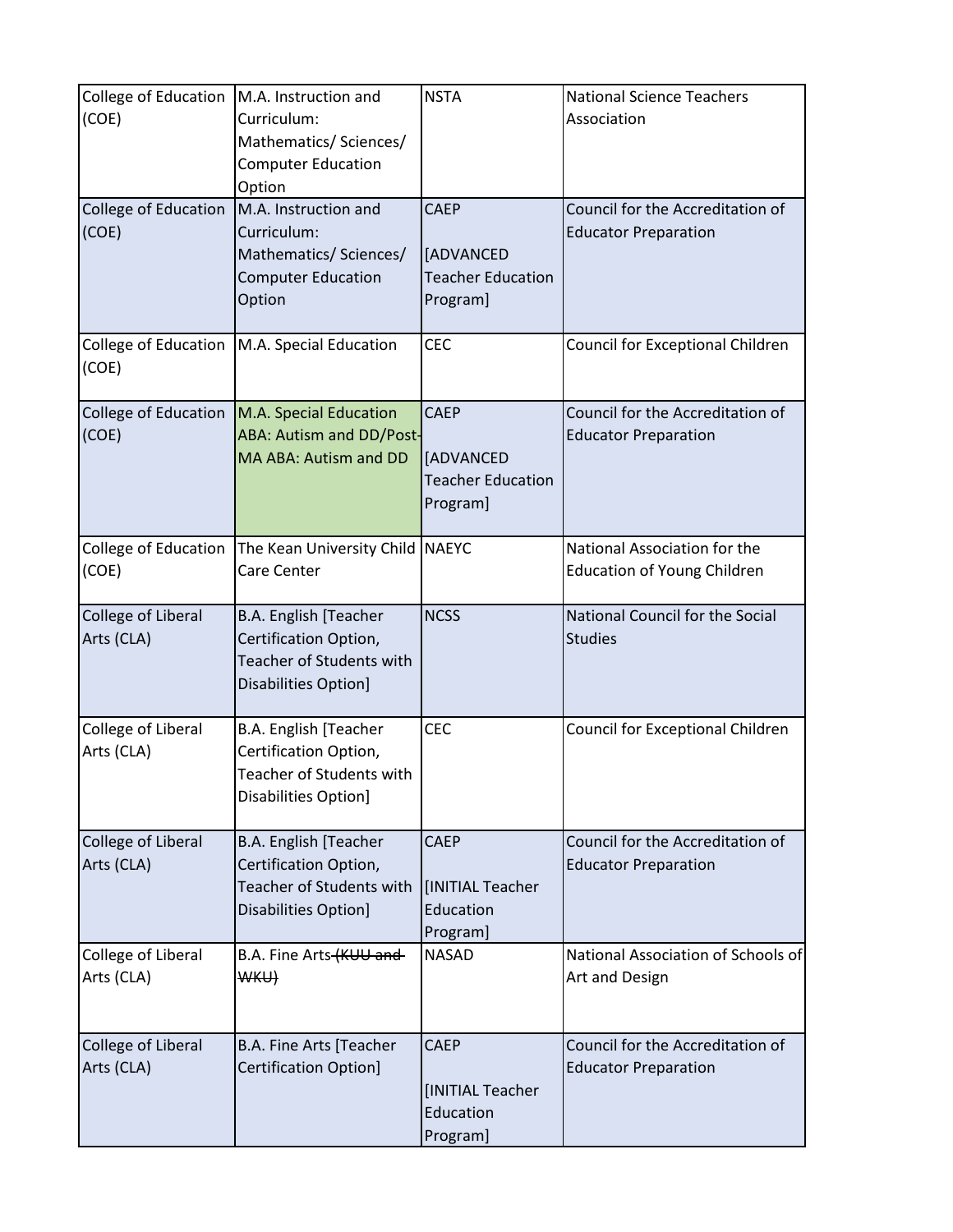| College of Liberal<br>Arts (CLA) | B.A. History [Teacher<br>Certification Option,<br>Teacher of Students with<br>Disabilities Option] | <b>NCSS</b>                                              | National Council for the Social<br><b>Studies</b>               |
|----------------------------------|----------------------------------------------------------------------------------------------------|----------------------------------------------------------|-----------------------------------------------------------------|
| College of Liberal<br>Arts (CLA) | B.A. History [Teacher<br>Certification Option,<br>Teacher of Students with<br>Disabilities Option] | <b>CEC</b>                                               | Council for Exceptional Children                                |
| College of Liberal<br>Arts (CLA) | B.A. History [Teacher<br>Certification Option,<br>Teacher of Students with<br>Disabilities Option] | CAEP<br>[INITIAL Teacher<br>Education<br>Program]        | Council for the Accreditation of<br><b>Educator Preparation</b> |
| College of Liberal<br>Arts (CLA) | <b>B.A. Music</b><br>(Conservatory)                                                                | <b>NASM</b>                                              | National Association of Schools of<br><b>Music</b>              |
| College of Liberal<br>Arts (CLA) | <b>B.A. Music</b><br>(Conservatory)                                                                | <b>CAEP</b><br>[INITIAL Teacher<br>Education<br>Program] | Council for the Accreditation of<br><b>Educator Preparation</b> |
| College of Liberal<br>Arts (CLA) | <b>B.A. Theatre [Teacher</b><br><b>Certification Option]</b>                                       | <b>NAST</b>                                              | National Association of Schools of<br>Theatre                   |
| College of Liberal<br>Arts (CLA) | B.A. Theatre [Teacher<br><b>Certification Option]</b>                                              | <b>CAEP</b><br>[INITIAL Teacher<br>Education<br>Program] | Council for the Accreditation of<br><b>Educator Preparation</b> |
| College of Liberal<br>Arts (CLA) | B.F.A. Studio Art                                                                                  | <b>NASAD</b>                                             | National Association of Schools of<br>Art and Design            |
| College of Liberal<br>Arts (CLA) | B.F.A. Studio Art                                                                                  | CAEP<br>[INITIAL Teacher<br>Education<br>Program]        | Council for the Accreditation of<br><b>Educator Preparation</b> |
| College of Liberal<br>Arts (CLA) | B.F.A. Theatre Design and<br>Technology                                                            | <b>NAST</b>                                              | National Association of Schools of<br>Theatre                   |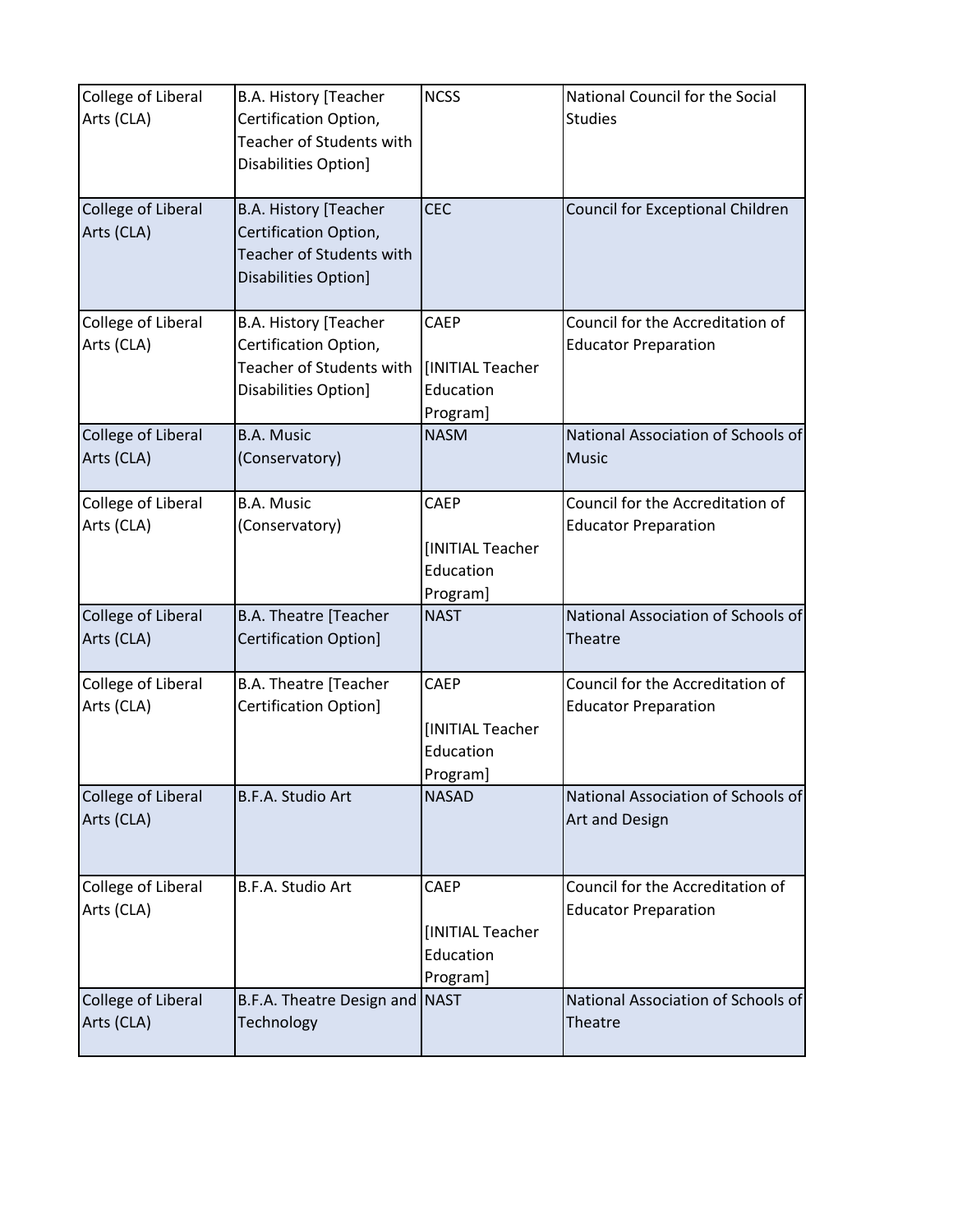| College of Liberal<br>Arts (CLA)<br>College of Liberal<br>Arts (CLA) | B.F.A. Theatre Design and CAEP<br>Technology<br><b>B.F.A. Theatre</b><br>Performance                                      | [INITIAL Teacher<br>Education<br>Program]<br><b>NAST</b> | Council for the Accreditation of<br><b>Educator Preparation</b><br>National Association of Schools of<br>Theatre |
|----------------------------------------------------------------------|---------------------------------------------------------------------------------------------------------------------------|----------------------------------------------------------|------------------------------------------------------------------------------------------------------------------|
| College of Liberal<br>Arts (CLA)                                     | <b>B.F.A. Theatre</b><br>Performance                                                                                      | <b>CAEP</b><br>[INITIAL Teacher<br>Education<br>Program] | Council for the Accreditation of<br><b>Educator Preparation</b>                                                  |
| College of Liberal<br>Arts (CLA)                                     | M.A. Fine Arts (Option<br>Studio)                                                                                         | <b>NASAD</b>                                             | National Association of Schools of<br>Art and Design                                                             |
| College of Science,<br>Mathematics and<br>Technology (CSMT)          | B.A. Biology [Teacher<br>Certification Option,<br>Teacher of Students with<br>Disabilities Option]                        | <b>NSTA</b>                                              | <b>National Science Teachers</b><br>Association                                                                  |
| College of Science,<br>Mathematics and<br>Technology (CSMT)          | <b>B.A. Biology [Teacher</b><br>Certification Option,<br><b>Teacher of Students with</b><br>Disabilities Option]          | <b>CEC</b>                                               | <b>Council for Exceptional Children</b>                                                                          |
| College of Science,<br>Mathematics and<br>Technology (CSMT)          | <b>B.A. Biology [Teacher</b><br>Certification Option,<br>Teacher of Students with<br>Disabilities Option]                 | CAEP<br>[INITIAL Teacher<br>Education<br>Program]        | Council for the Accreditation of<br><b>Educator Preparation</b>                                                  |
| College of Science,<br>Mathematics and<br>Technology (CSMT)          | B.A. Chemistry [Teacher<br><b>Certification Option]</b>                                                                   | <b>NSTA</b>                                              | <b>National Science Teachers</b><br>Association                                                                  |
| College of Science,<br>Mathematics and<br>Technology (CSMT)          | <b>B.A. Chemistry [Teacher</b><br><b>Certification Option]</b>                                                            | <b>CAEP</b><br>[INITIAL Teacher<br>Education<br>Program] | Council for the Accreditation of<br><b>Educator Preparation</b>                                                  |
| College of Science,<br>Mathematics and<br>Technology (CSMT)          | <b>B.A. Earth Science</b><br>[Teacher Certification<br>Option, Teacher of<br><b>Students with Disabilities</b><br>Option] | <b>NSTA</b>                                              | <b>National Science Teachers</b><br>Association                                                                  |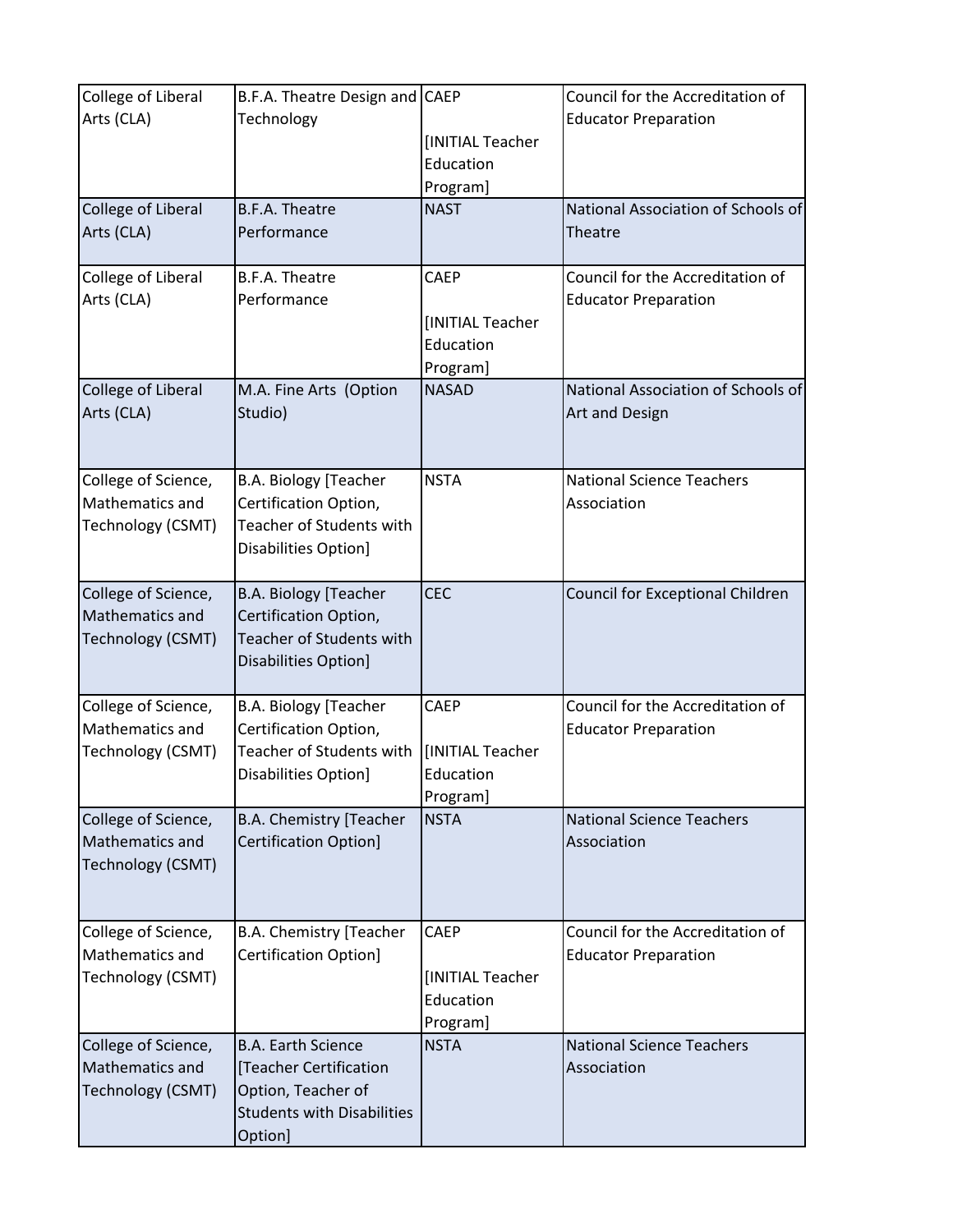| College of Science,<br>Mathematics and<br>Technology (CSMT) | <b>B.A. Earth Science</b><br>[Teacher Certification<br>Option, Teacher of<br><b>Students with Disabilities</b><br>Option]         | <b>CEC</b>                                               | Council for Exceptional Children                                                                                                         |
|-------------------------------------------------------------|-----------------------------------------------------------------------------------------------------------------------------------|----------------------------------------------------------|------------------------------------------------------------------------------------------------------------------------------------------|
| College of Science,<br>Mathematics and<br>Technology (CSMT) | <b>B.A. Earth Science</b><br>[Teacher Certification<br>Option, Teacher of<br><b>Students with Disabilities</b><br>Option]         | <b>CAEP</b><br>[INITIAL Teacher<br>Education<br>Program] | Council for the Accreditation of<br><b>Educator Preparation</b>                                                                          |
| College of Science,<br>Mathematics and<br>Technology (CSMT) | <b>B.A. Mathematical</b><br>Sciences [Teacher<br>Certification Option,<br>Teacher of Students with<br>Disabilities Option]        | <b>NCTM</b>                                              | National Council of Teachers of<br>Mathematics                                                                                           |
| College of Science,<br>Mathematics and<br>Technology (CSMT) | <b>B.A. Mathematical</b><br>Sciences [Teacher<br>Certification Option,<br><b>Teacher of Students with</b><br>Disabilities Option] | <b>CEC</b>                                               | Council for Exceptional Children                                                                                                         |
| College of Science,<br>Mathematics and<br>Technology (CSMT) | <b>B.A. Mathematical</b><br>Sciences [Teacher<br>Certification Option,<br>Teacher of Students with<br>Disabilities Option]        | <b>CAEP</b><br>[INITIAL Teacher<br>Education<br>Program] | Council for the Accreditation of<br><b>Educator Preparation</b>                                                                          |
| College of Science,<br>Mathematics and<br>Technology (CSMT) | <b>B.S. Chemistry</b>                                                                                                             | <b>ACS</b>                                               | <b>American Chemical Society</b>                                                                                                         |
| College of Science,<br>Mathematics and<br>Technology (CSMT) | <b>B.S. Computer Science</b>                                                                                                      | ABET (CAC)                                               | <b>Computing Accreditation</b><br>Commission (CAC) of ABET<br>(Union campus only) Accrediting<br>Board for Engineering and<br>Technology |
| College of Science,<br>Mathematics and<br>Technology (CSMT) | <b>B.S. Health Information</b><br>Management (Joint with<br>Rutgers)                                                              | <b>CAHIIM</b><br>(via Rutgers Unive<br>rsity)            | Commission on Accreditation for<br><b>Health Information</b>                                                                             |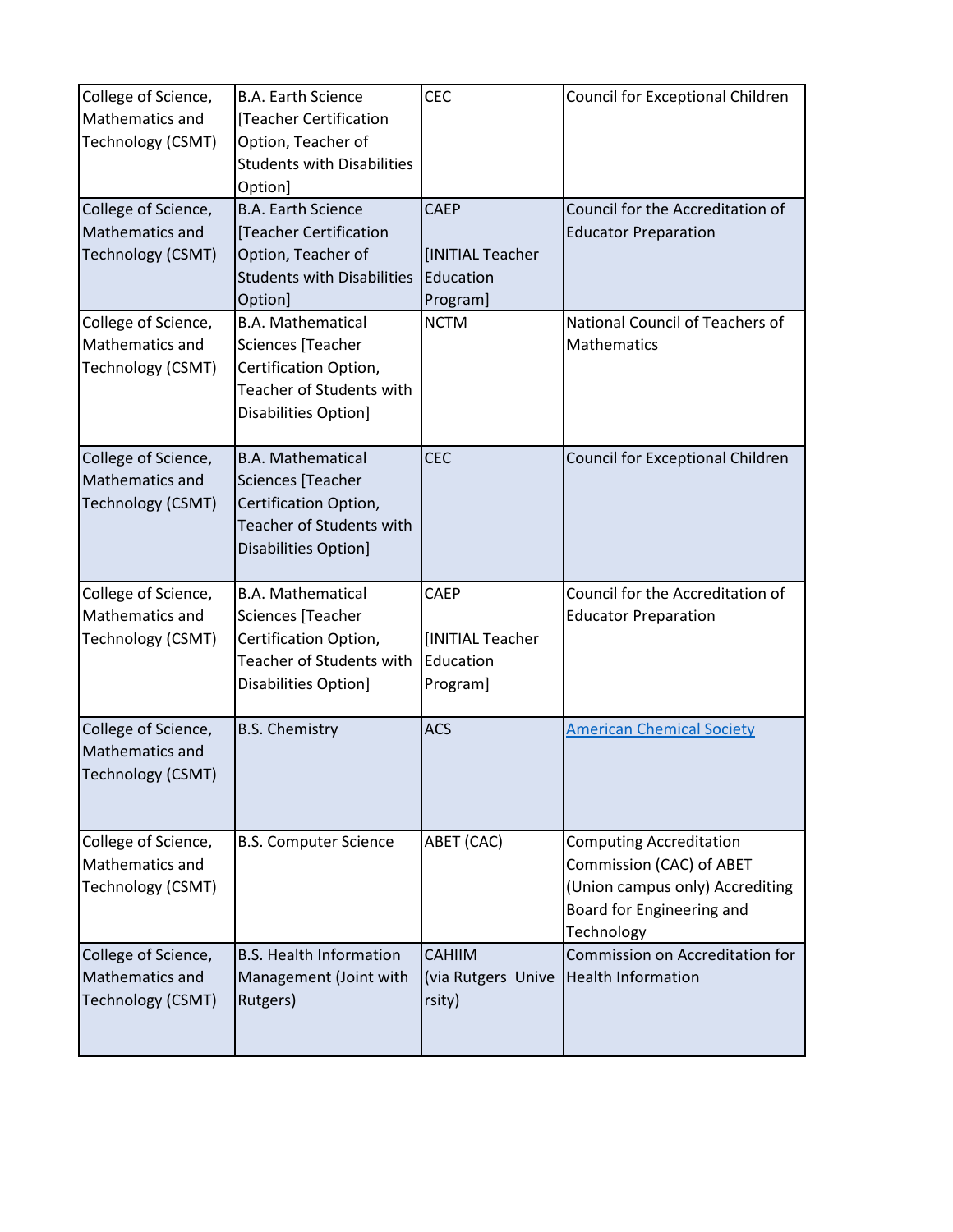| College of Science,<br>Mathematics and<br>Technology (CSMT)<br><b>Michael Graves</b> | <b>B.S. Information</b><br>Technology<br>B.F.A. Interior Design | ABET (CAC)<br><b>CIDA</b>                                               | <b>Computing Accreditation</b><br>Commission (CAC) of ABET<br>(Union campus only) Accrediting<br>Board for Engineering and<br>Technology<br><b>Council for Interior Design</b> |
|--------------------------------------------------------------------------------------|-----------------------------------------------------------------|-------------------------------------------------------------------------|--------------------------------------------------------------------------------------------------------------------------------------------------------------------------------|
| College (MGC)                                                                        |                                                                 |                                                                         | Accreditation                                                                                                                                                                  |
| <b>Michael Graves</b><br>College (MGC)                                               | B.F.A. Interior Design                                          | <b>NASAD</b>                                                            | Council for Interior Design<br>Accreditation                                                                                                                                   |
| <b>Michael Graves</b><br>College (MGC)                                               | M.Arch.                                                         | <b>NAAB</b>                                                             | National Architectural Accrediting<br><b>Board</b>                                                                                                                             |
| <b>Michael Graves</b><br>College (MGC)                                               | M.Arch. (WKU)                                                   | <b>NAAB</b>                                                             | <b>National Architectural Accrediting</b><br>Board                                                                                                                             |
| Nathan Weiss<br><b>Graduate College</b><br>(NWGC)                                    | <b>B.S. Athletic Training</b>                                   | <b>CAATE</b>                                                            | Commission on Accreditation of<br><b>Athletic Training Education</b>                                                                                                           |
| Nathan Weiss<br><b>Graduate College</b><br>(NWGC)                                    | <b>B.S.N. Nursing</b>                                           | <b>ACEN</b>                                                             | <b>Accreditation Commission for</b><br><b>Education in Nursing</b>                                                                                                             |
| Nathan Weiss<br><b>Graduate College</b><br>(NWGC)                                    | DPL Professional Diploma NASP<br>- School Psychology            |                                                                         | National Association of School<br>Psychologists                                                                                                                                |
| Nathan Weiss<br><b>Graduate College</b><br>(NWGC)                                    | DPL Professional Diploma<br>- School Psychology                 | <b>CAEP</b><br><b>[ADVANCED</b><br><b>Teacher Education</b><br>Program] | Council for the Accreditation of<br><b>Educator Preparation -</b><br><b>ADVANCED</b>                                                                                           |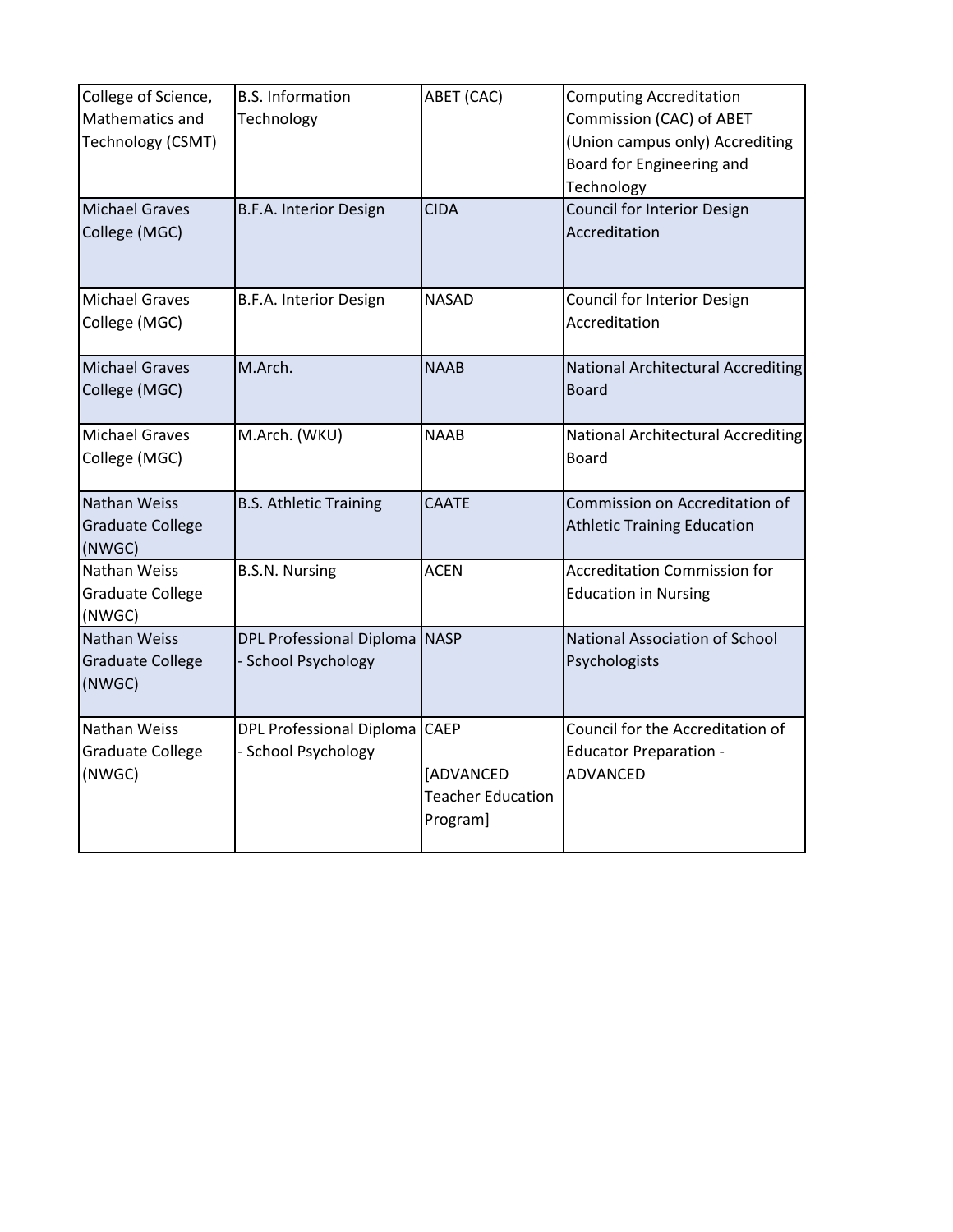| Nathan Weiss<br><b>Graduate College</b><br>(NWGC) | <b>DPT Physical Therapy</b>                                               | <b>CAPTE</b>                                                     | Commission on Accreditation in<br><b>Physical Therapy Education</b>                          |
|---------------------------------------------------|---------------------------------------------------------------------------|------------------------------------------------------------------|----------------------------------------------------------------------------------------------|
| Nathan Weiss<br>Graduate College<br>(NWGC)        | M.A. Counseling                                                           | <b>CAEP</b><br>[ADVANCED<br><b>Teacher Education</b><br>Program] | Council for the Accreditation of<br><b>Educator Preparation</b>                              |
| Nathan Weiss<br><b>Graduate College</b><br>(NWGC) | M.A. Counseling (Clinical<br>Mental Health, School<br>Counseling options) | <b>CACREP</b>                                                    | Council for Accreditation of<br><b>Counseling and Related</b><br><b>Educational Programs</b> |
| Nathan Weiss<br><b>Graduate College</b><br>(NWGC) | M.A. Educational<br>Administration                                        | <b>ELCC</b>                                                      | <b>Educational Leadership</b><br><b>Constituent Council</b>                                  |
| Nathan Weiss<br><b>Graduate College</b><br>(NWGC) | M.A. Educational<br>Administration                                        | <b>CAEP</b><br>[ADVANCED<br><b>Teacher Education</b><br>Program] | Council for the Accreditation of<br><b>Educator Preparation</b>                              |
| Nathan Weiss<br><b>Graduate College</b><br>(NWGC) | M.A. Speech Language<br>Pathology                                         | <b>ASHA</b>                                                      | American Speech-Language-<br><b>Hearing Association</b>                                      |
| Nathan Weiss<br><b>Graduate College</b><br>(NWGC) | M.A. Speech Language<br>Pathology                                         | CAA                                                              | <b>Council of Academic</b><br>Accreditation                                                  |